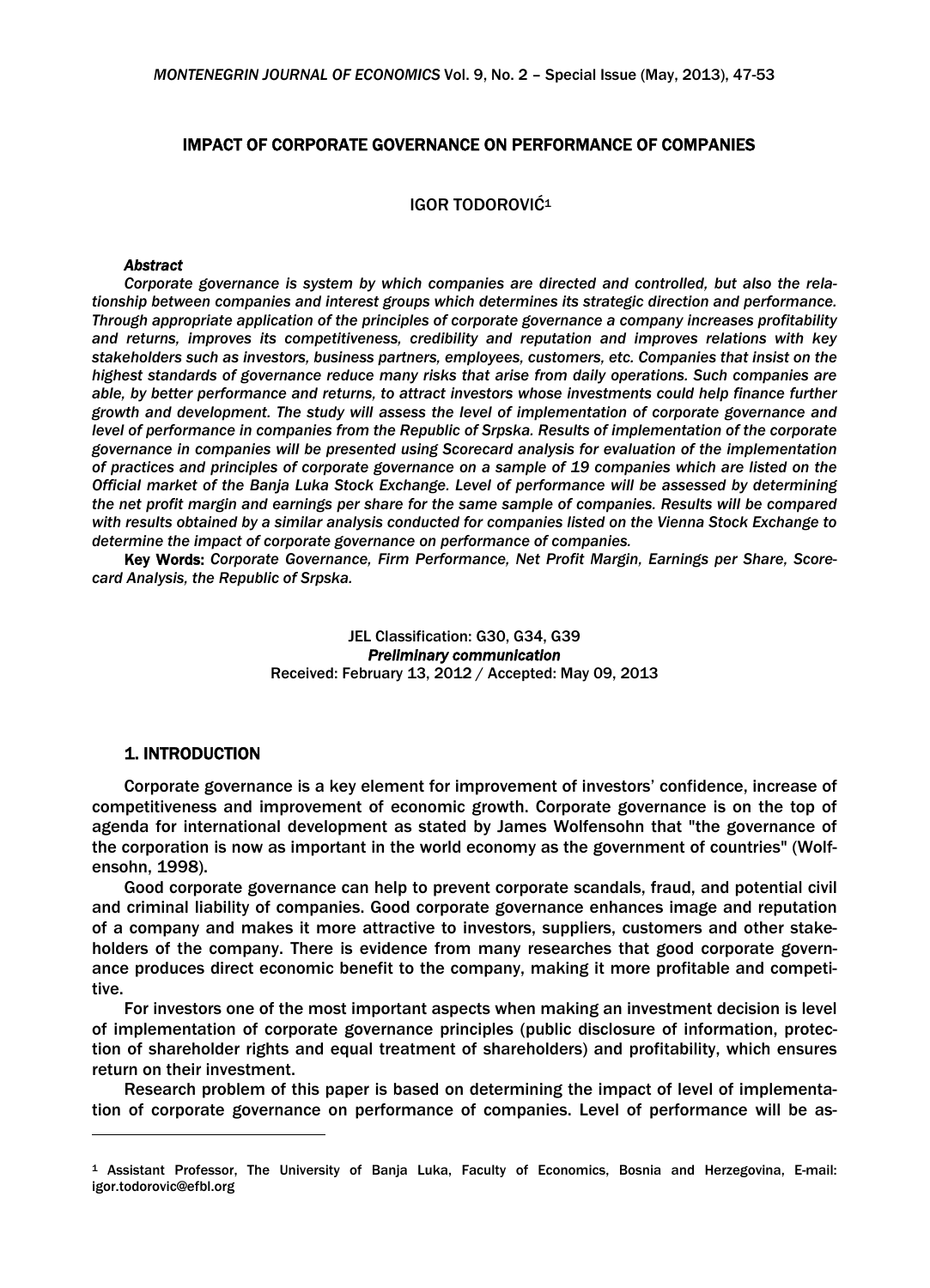sessed by determining the net profit margin (NPM) and earnings per share (EPS), while level of implementation of the principles of corporate governance in companies will be assessed using Scorecard analysis for evaluation of the implementation of (good) practices and principles of corporate governance. Research will be done on a sample of 19 companies from the Republic of Srpska, which are listed on the Official market of the Banja Luka Stock Exchange. Results will be compared with results obtained by a similar analysis conducted for companies from Austria, which are listed on the Prime market of the Vienna Stock Exchange.

# 2. THEORETICAL ASPECTS OF CORPORATE GOVERNANCE

Discussion on corporate governance started in early 80's during which American managers had neglected interests of shareholders which coursed fall of share price.

Work on corporate governance has been done for many years, but mostly by the Organization for Economic Co-operation and Development (OECD). Governments of OECD member countries have interest to work in best interest of their citizens, to ensure good practice of corporate governance as a vital element in promotion of prosperity and economic growth. The OECD has published Principles for corporate governance in 1999, which are first international code of good corporate governance approved by governments. The OECD Principles focus on publicly traded companies, both financial and non-financial, and have a goal to help governments in their efforts to evaluate and improve the legal, institutional and regulatory framework for corporate governance. They also provide guidance and suggestions for stock exchanges, investors, corporations, and other parties that have a role in the process of developing good corporate governance.

Arrangements, implications and responsible institutions for corporate governance vary from country to country, and experience from developed and transition countries shows that there is no universal framework for all markets. Therefore the Principles are non-binding or obligatory, but voluntary in form of recommendations, so every country can adapt and implement them in accordance with specific circumstances of individual countries and regions, that is to individual tradition and market conditions.

In last few years corporate governance has become subject of the large interest in theory, as well as in practice. Parker stated that "corporate governance has commanded the highest levels of attention and debate among legislators, regulators, professions, business bodies, media and in the general community" (Parker, 2007). Despite existence of many different approaches and definition of corporate governance, it can be broadly defined as "basically the system by which companies are directed and controlled" (Cadbury, 1992). More accurately, it is the framework by which interest of various stakeholders are balanced, or as stated by the International Financial Organization (IFC) it "concerns the relationships among the management, Board of Directors, controlling shareholders, minority shareholders and other stakeholders" (IFC, 2005). The Organization for Economic Co-operation and Development (OECD) also defines corporate governance in its Principles of corporate governance "corporate governance involves a set of relationships between a company's management, its board, its shareholders and other stakeholders. Corporate governance also provides the structure through which the objectives of the company are set, and the means of attaining those objectives and monitoring performance are determined" (OECD, 2004).

Structure of corporate governance determines distribution of rights and responsibilities between various actors in company, such as boards, managers, shareholders and other stakeholders, and lays rules and procedures for making corporate decisions. This way, it provides the structure through which the objectives of the company are set, and the means of attaining those objectives and monitoring performance are determined (OECD, 2004).

Good corporate governance plays a key role in enhancing integrity and efficiency of companies, as well as financial markets in which company operates. Poor corporate governance weakens company's potential and in worst care can open the way for financial difficulties and frauds. Companies which follow the best practice of corporate governance usually raise capital easier and by lower price and in long term are more profitable and competitive than companies that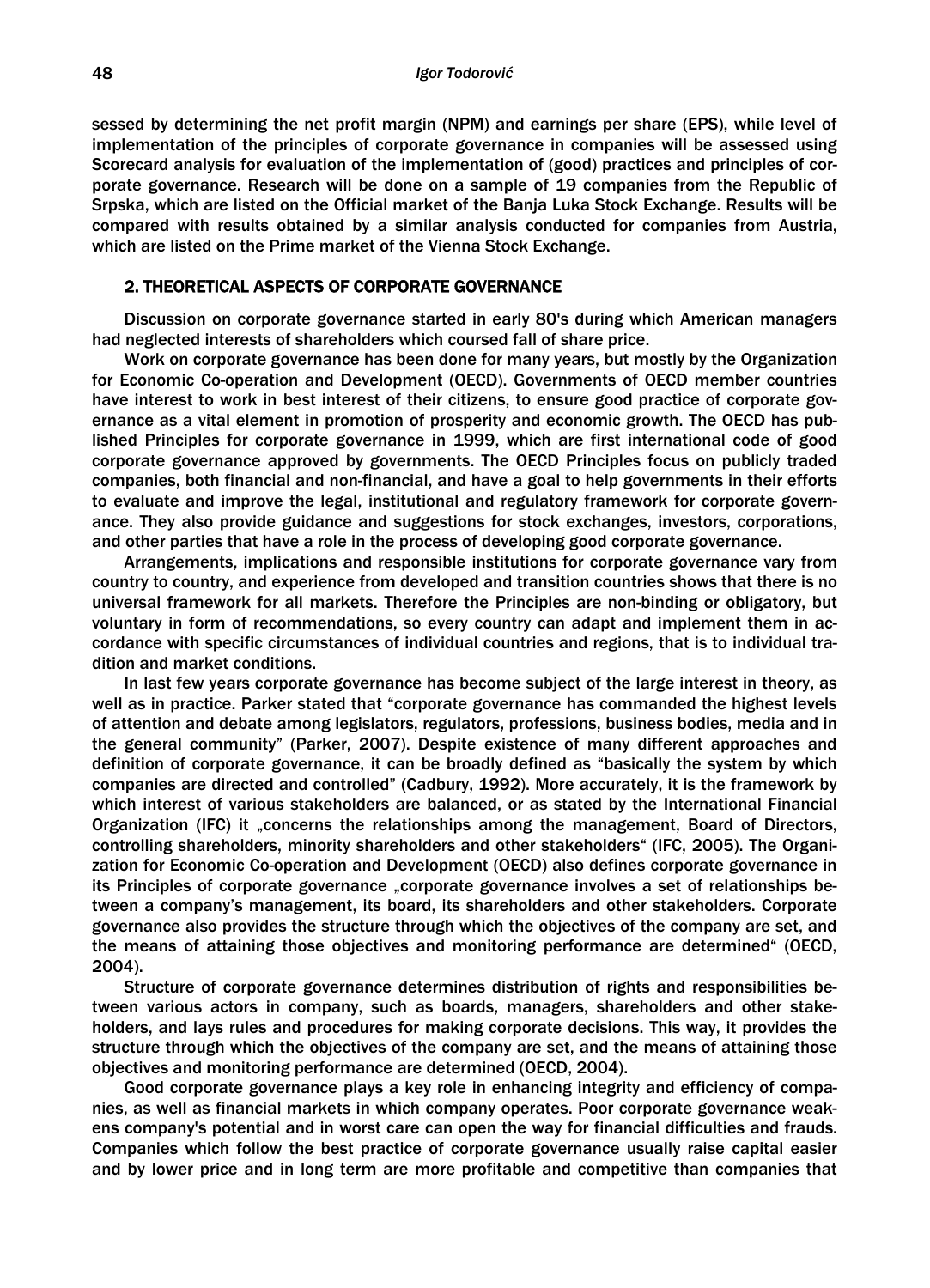have poor corporate governance. Companies that insist on the highest standards of governance reduce many risks that arise from daily operations. Such companies are able, by better performance and returns, to attract investors whose investments could help finance further growth and development.

Recent research in this field shows that investors have a tendency to invest more in companies which have better governance systems. Bushee, Carter and Gerakos (2007), as well as Leuz, Lins and Warnock (2007) support this claim that investors exhibit preference for well-governed firms.

Merton (1987) argues that investors are more likely to invest in those companies that they know about. Results of studies of Brennan and Cao, (1997); Kang and Stulz, (1997); Covrig, Lau and Ng, (2006); and Choe, Kho and Stulz, (2005) indicate that foreign investors tend to invest primarily in those companies associated with less information asymmetry.

# 3. METHODOLOGY OF RESEARCH AND RESEARCH HYPOTHESES

To determine the impact of level of implementation of corporate governance on performance of companies, Scorecard analysis for corporate governance, net profit margin (NPM) and earnings per share (EPS) were used.

Data for analysis was gathered from databases of the Banja Luka Stock Exchange and Vienna Stock Exchange, Reuters Observer station, companies' web pages and interviews with companies' top managers.

Level of implementation of the principles of corporate governance in companies from the Republic of Srpska was assessed using Scorecard analysis for evaluation of the implementation of (good) practices and principles of corporate governance, while level of performance was assessed by determining the net profit margin (NPM) and earnings per share (EPS).

Research was done on a sample of 19 companies which were listed on the Official market of the Banja Luka Stock Exchange.

To determine the impact of level of implementation of corporate governance on performance of companies, gathered results for companies listed on the official market of the Banja Luka Stock Exchange was compared with results obtained by a similar analysis conducted for companies listed on Prime market of the Vienna Stock Exchange.

The Scorecard for the Standards of governance of Joint Stock Companies was developed by the Banja Luka Stock Exchange with the assistance of the International Finance Corporation (IFC) based on the model of the Scorecard for German corporate governance (The Banja Luka Stock Exchange, 2009).

The structure of the Scorecard analysis contains the main criteria which are included in the standards and recommendation of best practice of corporate governance, with the relevant set of questions for each area.

The structure of the Scorecard analysis consists of seven areas: commitment to corporate governance principles, rights of shareholders, equal treatment of shareholders, role of stakeholders in governance of joint stock companies, publishing and transparency of information, role and responsibility of the boards and audit and internal control system.

Conceptually, the evaluation of the implementation of the principles of corporate governance should have the score between 65% - 75%, which is possible by the implementation of mandatory principles of corporate governance defined in the Standards of Governance of Joint Stock Companies. Achieving the total score of 100% should be an incentive for companies to implement higher principles of corporate governance (Strenger, 2002).

To offer useful answers to the research problem and realize the study objectives, the following hypotheses were tested.

H0: Level of implementation of corporate governance has a positive impact on performance of companies.

H1: Companies with higher level of implementation of corporate governance have higher earnings per share (EPS).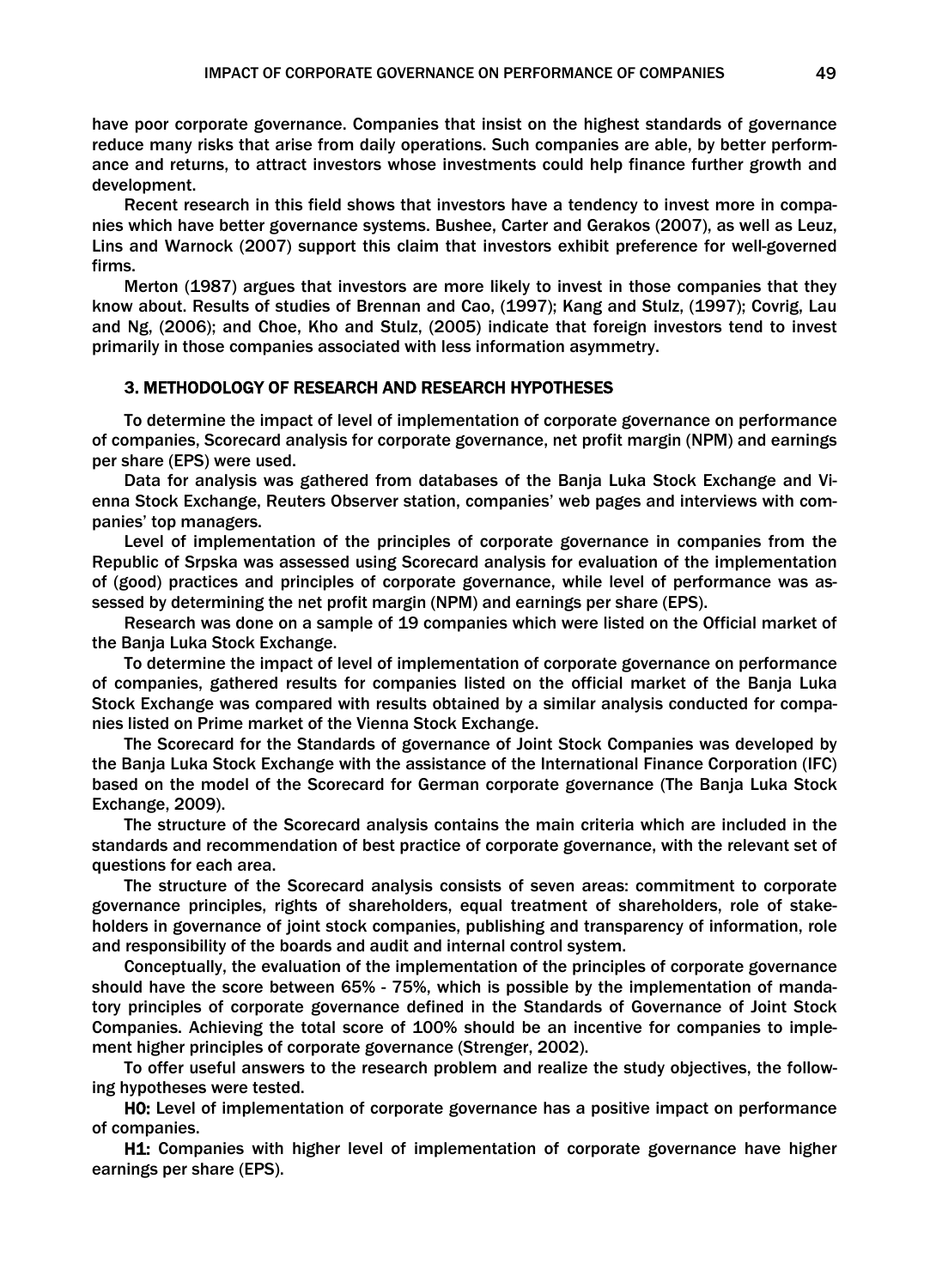H2: Companies with higher level of implementation of corporate governance have higher net profit margin (NPM).

# 4. AN ANALYSIS OF INFLUENCE OF CORPORATE GOVERNANCE ON PERFORMANCE OF **COMPANIES**

Shleifer and Vishny define corporate governance as "the ways in which suppliers of finance to corporations assure themselves of getting a return of investment" (Shleifer and Vishny, 1997:2). Therefore, it is important to find out whether the level of implementation of corporate governance is correlated with performance of companies. If it is so, companies should follow the best practice of corporate governance to attract investors and raise finance at lower price. To determine this, results of level of corporate governance, net profit margin and earnings per share for companies from the Republic of Srpska will be analyzed and compared to findings for companies from Austria.





Source: The author's research

As shown in Figure 1 total score of the implementation of practices and principles of corporate governance for companies from the Republic of Srpska is 53,46% which shows that implementation of principles of corporate governance in these companies are not on satisfactory level, taking into account that companies that apply basic principles of corporate governance should have the score between 65% - 75%. Particularly low level is showed in commitment to the corporate governance standards, role and responsibility of boards, disclosure and transparency of information and rights and treatment of shareholders.

Net profit margin (NPM) for companies from the Republic of Srpska is negative, showing at - 7,11%, while earnings per share (EPS) for companies from the Republic of Srpska is 0,82 EUR.

These results indicate that companies from the Republic of Srpska have low level of implementation of principles of corporate governance and low performance shown by Scorecard analysis score and net profit margin.

To show impact of corporate governance on the performance of companies these results will be compared to the results obtained by a similar analysis conducted for companies listed on the Vienna Stock Exchange.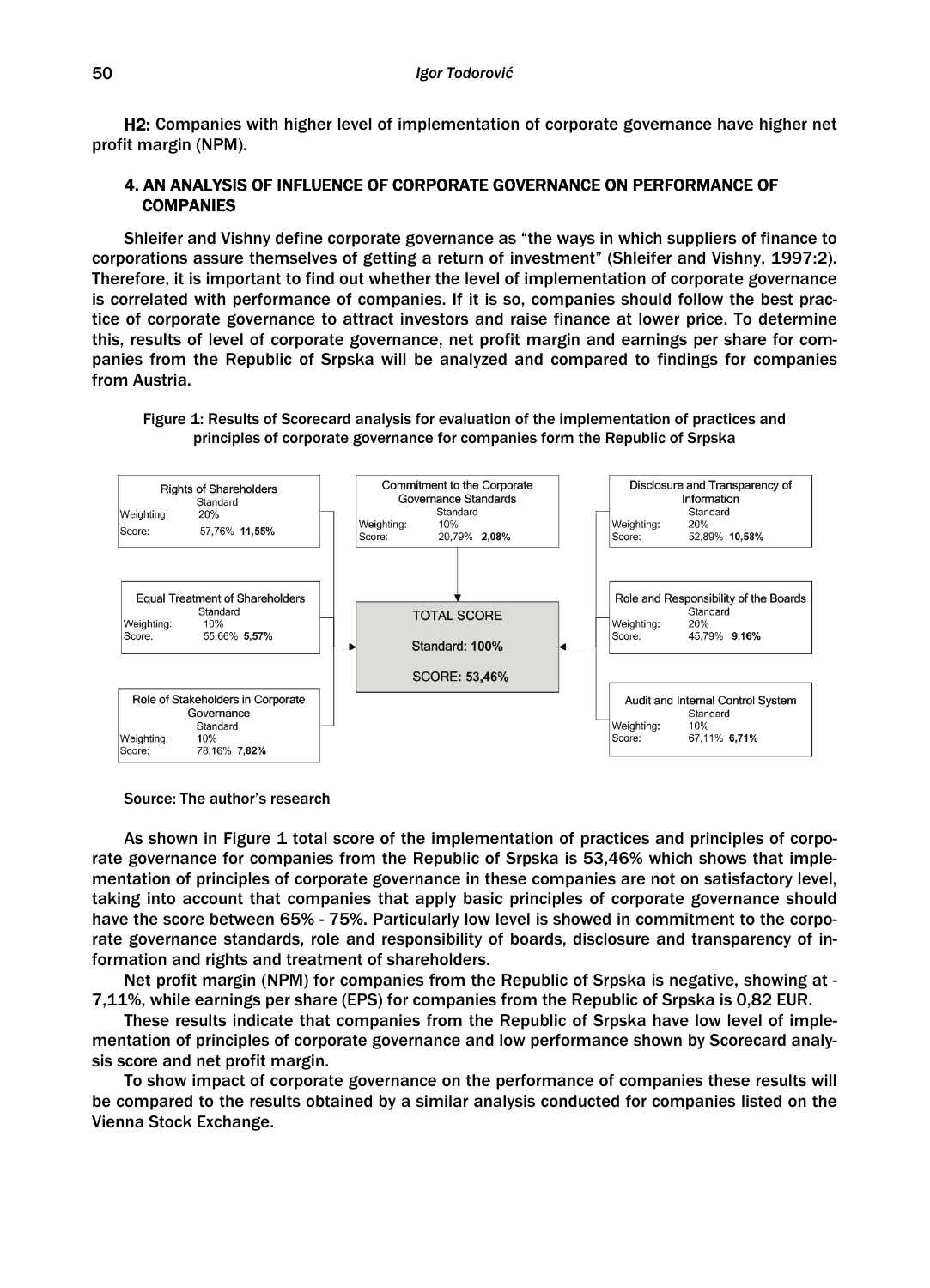



Earnings per share (EPS) for companies from Austria is 1,58 EUR which indicates that on average these companies are more profitable and generate more earnings that can be converted to dividends, showing better returns to investors and higher value on stock market than companies from the Republic of Srpska.



Figure 3: Results of net profit margin (NPM) for companies from the Republic of Srpska and Austria

Net profit margin (NPM) for companies from Austria is 3,04% which indicates that on average these companies are more profitable, more effective at converting revenue into actual profit and have better control over its costs compared to companies from the Republic of Srpska. This shows that companies from the Republic of Srpska have lower margin of safety and high risk for investors due to losses and negative margin.

Total score of the implementation of practices and principles of corporate governance for companies from Austria is 78,44% which is based on the Corporate governance index (Kaufmann, 2004:101). Also according to the prime market rules of the Vienna Stock Exchange compliance with the Code of Corporate Governance is mandatory for all companies listed on the prime market. Companies from the Republic of Srpska have total score of the implementation of practices and principles of corporate governance of 53,46%.

This shows that companies from Austria have higher level of implementation and are more committed to principles of corporate governance than companies from the Republic of Srpska.

Source: The author's research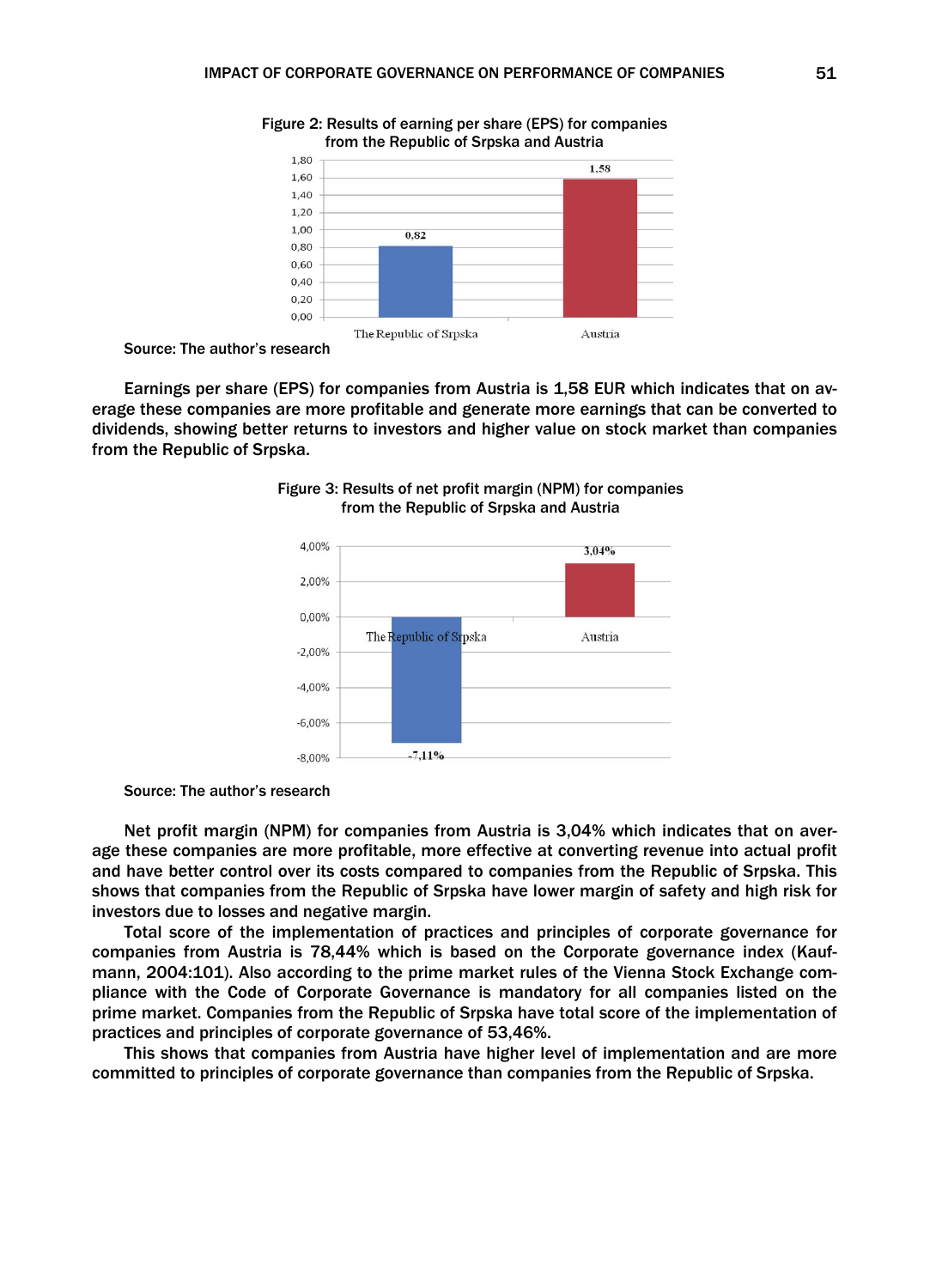### 52 *Igor Todorović*

![](_page_5_Figure_1.jpeg)

Figure 4: Results of corporate governance score for companies from the Republic of Srpska and Austria

Source: The author's research

### 5. DISCUSSION

Results from Figure 2, 3 and 4 shows that companies from the Republic of Srpska have lower level of implementation of principles of corporate governance, lower net profit margin, and lower earnings per share compared to the companies from Austria.

These results show that companies with higher level of implementation of corporate governance principles have higher net profit margin and earnings per share. While companies that have lower level of implementation of corporate governance principles have lower or negative net profit margin and lower earnings per share. This indicates that companies with higher level of implementation of principles of corporate governance and better practice of corporate governance are more profitable and have better performance. As a result, implementation and compliance with principles and good practice of corporate governance has an impact on performance of companies.

Therefore, companies with lower level of implementation of corporate governance principles (companies from the Republic of Srpska) should implement and should comply with corporate governance principles and standards, increase disclosure of information, and increase protection of shareholders, if they are to survive in global market, become more competitive, profitable, attract investors and raise capital at lower price.

## 6. CONCLUSION

Results of the analysis indicate that there is an obvious correlation and impact of implementation of principles of corporate governance on performance of companies.

Companies from the Republic of Srpska which are listed on the official market of the Banja Luka Stock Exchange have lower level of implementation and compliance with principles of corporate governance, lower net profit margin and earnings per share than companies from Austria which are listed on prime market of Vienna Stock Exchange. This indicates that companies with higher level of implementation of principles of corporate governance and better practice of corporate governance are more profitable and have better performance.

Therefore, if companies want to increase their performance, survive in global market, become more competitive, profitable, attract investors, customers and raise capital at lower price, they must implement corporate governance principles and standards in their strategy and decision making process.

One of the main barriers for implementation of principles of corporate governance by companies is seeing corporate governance as a good will and not as an essential part of responsible business practice. They view corporate governance only through cost of implementation. Moreover, companies do not understand positive influences which corporate governance can have on company's performance, especially on relations with investors. Therefore, responsible institution